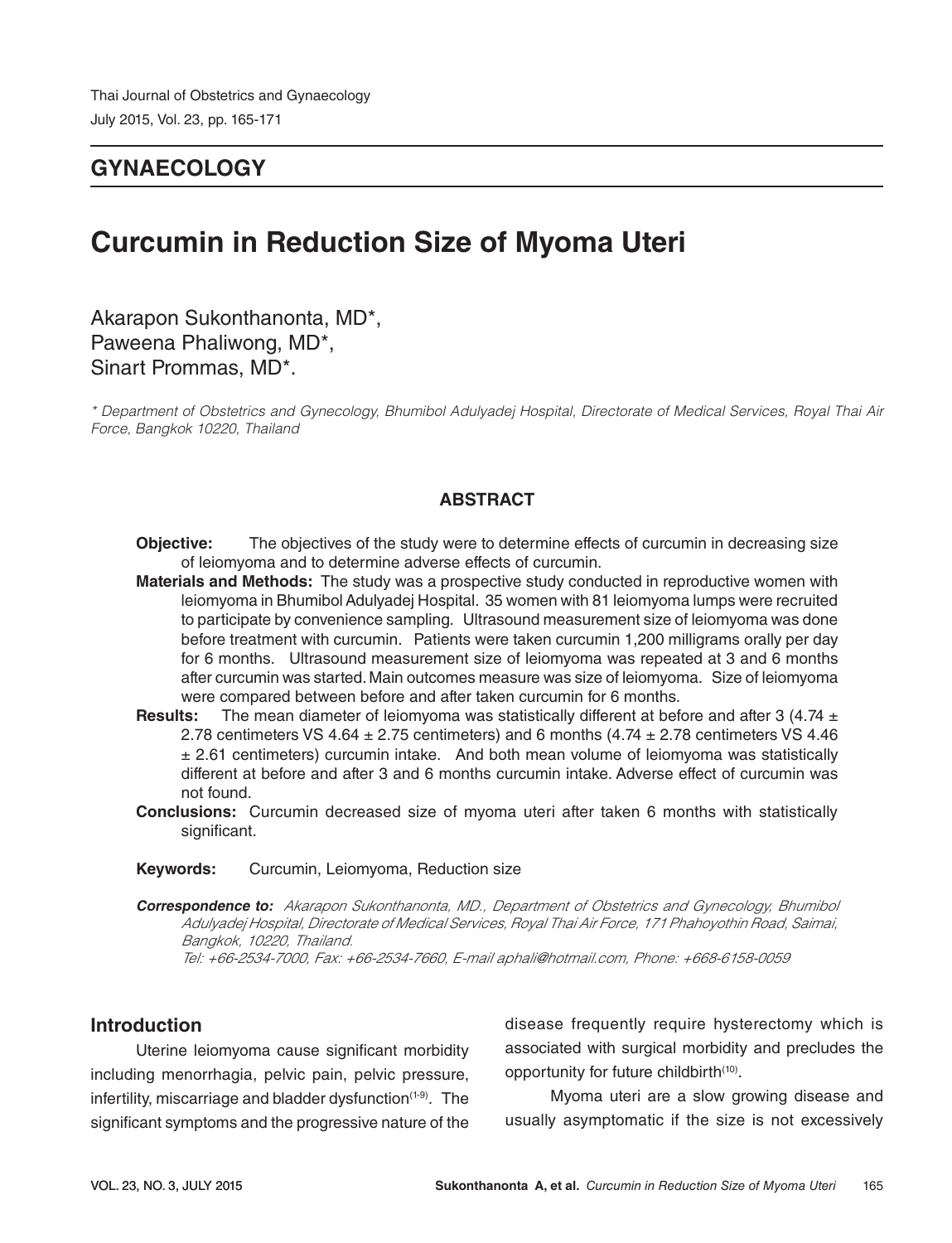enlarged. Usually no treatment is needed but it may grow larger. Medications which could reduce the size or even help to keep the size not increasing would be in consideration for prevention of tumor complications and avoiding surgery.

To avoid the risks of surgical intervention, many novel therapies are currently under investigation. An optimal therapy for these tumors would be a medication that has demonstrated efficacy and proven safety.

There are previously reported that leiomyoma is a disease of excessive and dysregulated extracellular matrix (ECM) production $(11-12)$ . There are further hypothesized that leiomyoma may develop from a disorder in wound healing, similar to that seen in keloid formation(11, 13). The bulk of leiomyoma tumors are made up of ECM. Any effective therapy therefore must regulate both leiomyocyte proliferation and ECM production.

Curcumin has been used for thousands of years as a food additive, and in doses as high as 100 mg/day as a medicine<sup> $(14)$ </sup>. With regard to regulation of cell proliferation, curcumin act through many signaling pathways to regulate cell growth of various cancers<sup>(15)</sup>. For example, curcumin suppresses activation of nuclear factor kappa B (NF-kB), activator protein 1 (AP-1), signal transducer and activator of transcription 3 (STAT3) and STAT5, modulates early growth response protein 1 (Egr-1), peroxisome proliferator activated receptor gamma (PPAR-g), b-catenin, and nuclear erythroid 2 p45-related factor 2 (nrf2)(16). It also down-regulates B-cell lymphoma 2 (Bcl-2), Bcl-XL, cyclooxygenase 2 (COX-2), matrix metalloproteinase 9 (MMP9), tumor necrosis factor (TNF), and cyclin  $D1^{(17)}$ . Through these pathways, curcumin inhibits cell proliferation and induces apoptosis in a broad array of abnormal cells.

Curcumin can regulate cell proliferation and fibrosis in various cancers. This compound could have activity in uterine leiomyoma. Curcumin inhibited uterine leiomyoma cell proliferation via regulation of the apoptotic pathway, and inhibited production of the ECM component fibronectin<sup>(18)</sup>. In vitro curcumin show that the inhibitory effect of curcumin on Eker rat-derived uterine leiomyoma cell (ELT-3 cell) proliferation occurs through the activation of peroxisome proliferatoractivated receptor-gamma (PPARg)<sup>(19)</sup>. In this study, there is hypothesized that curcumin can inhibit growth of leiomyoma cell and then decreased size of leiomyoma.

We review literature of curcumin in treatment of myoma uteri and found 1 study. There was a study from Egypt; they use curcumin 1,350 milligrams per day in treatment of myoma uteri in 12 weeks. The result was both statistically significant decrease in the uterine volume  $(414.1 \pm 44.3 \text{ cubic centimeters VS } 201 \pm 33.1$ cubic centimeters) and myoma volume (169.8±13.7 cubic centimeters VS 18.7  $\pm$  2.3 cubic centimeters)<sup>(20)</sup>. Thus we conducted this study to determine effects of curcumin in decreasing size of leiomyoma and to determine adverse effects of curcumin in reproductive age women with leiomyoma in Bhumibol Adulyadej Hospital.

# **Materials and Methods**

This is a prospective study conducted in reproductive age (age 20-55 years old) women with leiomyoma in Bhumibol Adulyadej Hospital. The study was approved by Ethic Committee of Bhumibol Adulyadej Hospital, Directorate of Medical Services Royal Thai Air Force Bangkok, Thailand. The objective of this study is to determine effects of curcumin in decreasing size of leiomyoma and to determine adverse effects of curcumin. The data were collected between June 2012 and March 2014. Women with leiomyoma who attended at Out Patient Department of Bhumibol Adulyadej Hospital were recruited into this study. Inclusion criteria were premenopausal women age 20 – 55 years, asymptomatic or mild symptomatic myoma uteri such as menorrhagia without anemic symptoms that need for blood transfusion, myoma uteri diameter range from 1 to 10 cms. Exclusion criteria were curcumin hypersensitivity, pregnancy, severe symptomatic myoma uteri, adenomyosis and uncontrolled medical conditions.

35 women with 81 leiomyoma lumps were recruited to participate by convenience sampling. After obtaining a written informed consent, all examinations were performed. Size of leiomyoma was a part in inclusion criteria, greatest diameter of leiomyoma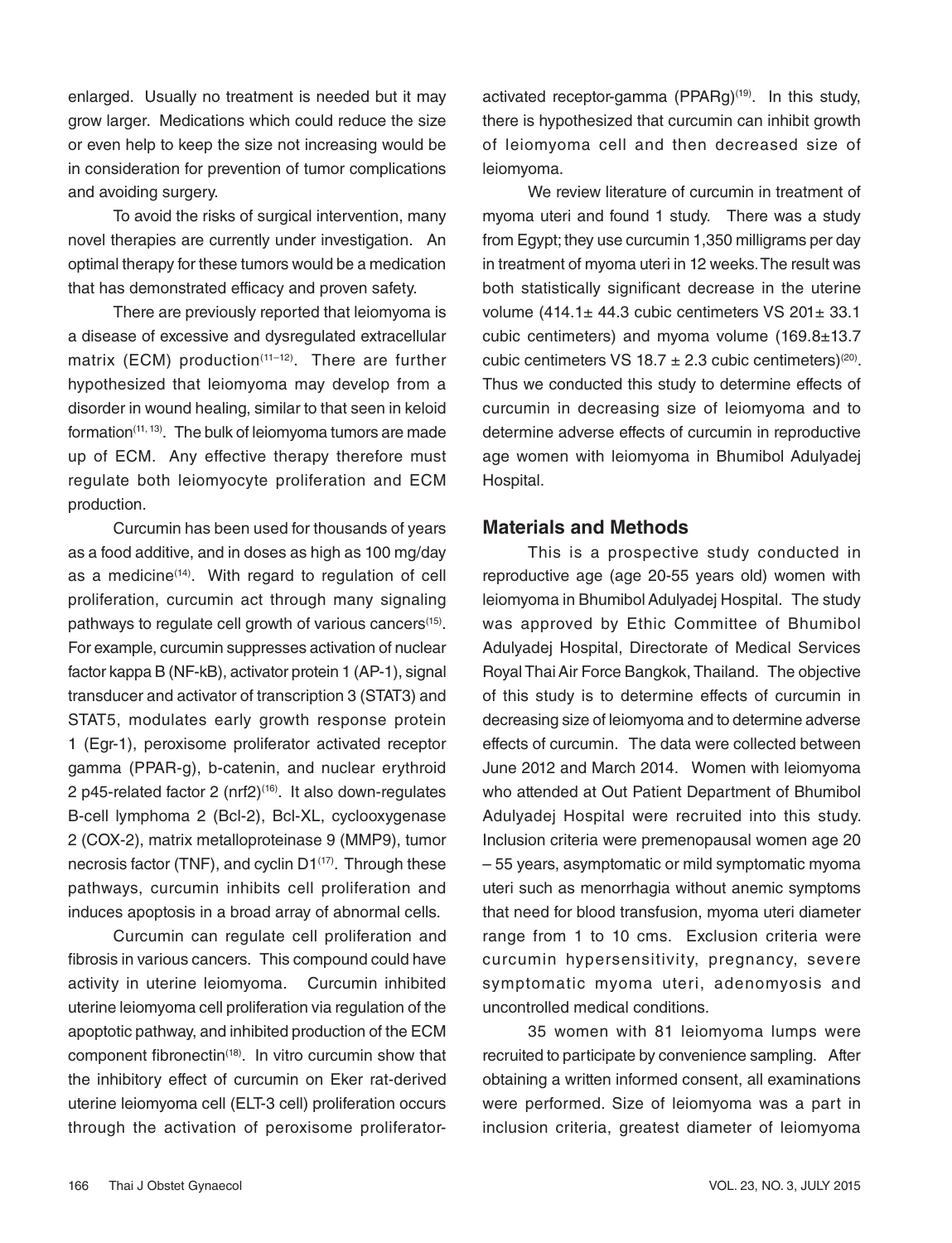between 1 and 10 centimeters were included in the study. All women who met eligible criteria in the study period were invited to participate. The study was performed in Bhumibol Adulyadej Hospital. This is a tertiary care hospital in Bangkok, Thailand.

Pilot study in 10 cases of myoma uteri with 20 lumps of myoma uteri was done before started the study. Mean difference of myoma uteri before and after receiving curcumin 6 months in pilot study was 0.60. And standard deviation of mean difference was 1.77. Sample size was calculated by using power at 90% and 5% type 1 error at two sides. Calculated sample size was at least 75. In this study, sample size was number of leiomyoma. Because of some patients had more than one of leiomyoma, thus number of leiomyoma were use.

The participants were opposed to receive curcumin 400 milligrams 1 tablet three times a day orally for six months. The curcumin tablet was manufactured by the Government Pharmaceutical Organization of Thailand. No concensus dose for treatment of myoma uteri. Because of lack of any previous in vivo treatment of myoma uteri by curcumin. There was a study from Egypt; they use curcumin 1,350 milligrams per day in treatment of myoma uteri and no any adverse effect. (20) Therefore we use curcumin 1,200 milligram per day in this study because we think it safe for participants. 2D Ultrasound transvaginal and transabdominal measurement was done before treatment, after treatment 3 months and after treatment 6 months. Size, volume and type of myoma were recorded. And mean greatest diameter were collected and calculated for decreasing size of myoma uteri. Mean greatest diameter was calculated by measured 3 dimensions of myoma uteri in centimeters and calculated in mean of 3 dimensions. The ultrasound device was Voluson 730 Pro (GE, Medical system, USA). The operator for ultrasound measurement in all examinations was only single sonographer to avoid inter-observer variability and blind for control information bias. The intraobserver reliability on measuring technique was calculated by 30 randomized myoma uteri in same sonographer. 2D ultrasound was measured twice in each of the 30 myoma uteri. The data in each

measurement was assess intra-observer reliability. Size of myoma uteri was measured in 3 dimensions: width, length, and height in centimeters. Volume of myoma uteri was calculated by use formula of sphere's volume in milliliter.

### **Statistical analysis**

All analysis was conducted using the Statistical Package for the Social Sciences (SPSS 16.0, SPSS Inc., USA). Intraclass correlation coefficient (ICCs) was used to examine intra-observer reliability. An ICCs of 1 indicates that all of the observed variances are due to variations between the subjects, whereas an ICCs of 0 indicates that all of observed variances are due to variations within observers<sup>(21)</sup>. An ICCs > 0.7 is commonly used to indicate sufficient reliability. Normally distributed continuous variables were reported by mean  $(\pm$  standard deviation) and frequencies. The results were analyzed and compared by one-way ANOVA and presented as F and  $\alpha$  = 0.05 if F > F of  $\alpha$  = 0.05 was considered statistically significant.

# **Results**

81 myoma uteri lumps (35 participants) were eligible. Two women were excluded due to develop severe symptomatic myoma uteri and needed surgical intervention. Two were excluded due to the change of diagnosis as adenomyosis after 3 months of treatment. One was excluded due to loss of follow up. Two women were excluded due to hormonal usage. Remaining of 69 myoma uteri lumps (28 participants) were included in this study. Mean age of participants was 45.7 yearold. The minimal and maximal numbers of maximal myoma uteri lumps per one participant are 1 and 5 lumps, respectively.

Intra-observer reliability of ultrasonography measurement was studied in 30 myoma uteri. Mean difference was -0.21, standard deviation was 0.33, ICC 0.992, 95% CI 0.984 to 0.996.

Table 1 showed the type of the myoma (categorize by FIGO fibroid classification system)<sup>(22)</sup>. There was more type5 60.9 percent, type4 36.2 percent. The diameter up to 5 centimeters was 71 percent. After treatment with curcumin, the result was showed as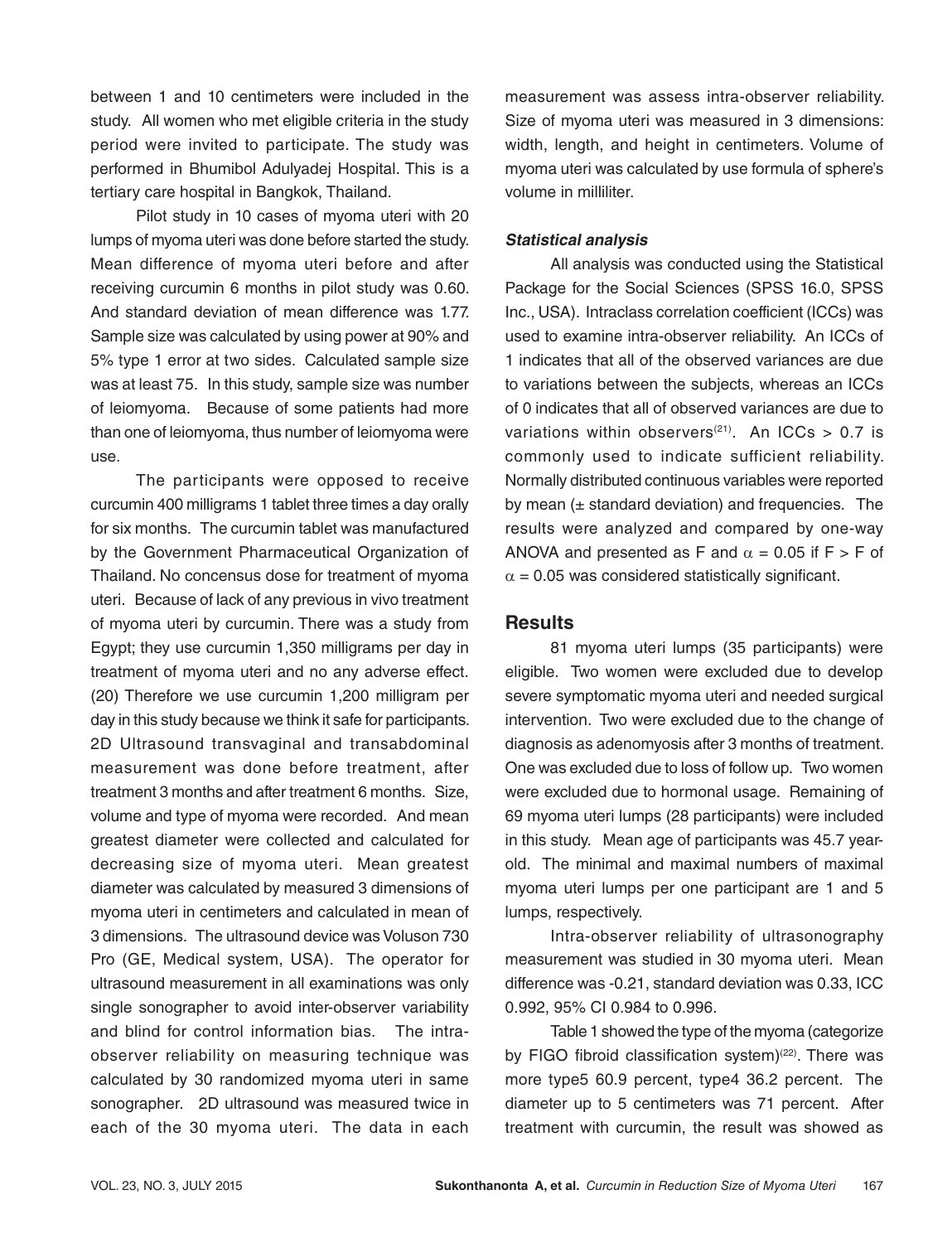Table 2. After 3 months, the mean diameter decreased from 4.74 to 4.64 centimeter. Mean Volume from 93.88 to 83.46 cubic centimeters. After 6 months, myoma diameter decrease to 4.46 centimeters and volume decrease to 80.37 cubic centimeters. All the decreasing

diameter and volume after 3 and 6 months of receiving curcumin was significant different when compared to before treatment as showed in Table 2. There was no any adverse effects of curcumin found in this study.

|  |  | Table 1. Characteristic of myoma lumps before treatment |  |  |  |  |  |
|--|--|---------------------------------------------------------|--|--|--|--|--|
|--|--|---------------------------------------------------------|--|--|--|--|--|

| <b>Variables</b>                       | $\mathbf N$                    | $\%$        |
|----------------------------------------|--------------------------------|-------------|
|                                        | (Total myoma uteri = 69 lumps) |             |
| Type of leiomyoma                      |                                |             |
| Type 0                                 | $\mathsf{O}\xspace$            | $\mathsf 0$ |
| Type 1                                 | 1                              | 1.4         |
| Type 2                                 | 1                              | 1.4         |
| Type 3                                 | $\mathbf 0$                    | $\mathbf 0$ |
| Type 4                                 | 25                             | 36.3        |
| Type 5                                 | 42                             | 60.9        |
| Type 6                                 | $\mathbf 0$                    | 0           |
| Type 7                                 | $\mathsf 0$                    | $\pmb{0}$   |
| Type 8                                 | $\mathsf 0$                    | $\mathbf 0$ |
| Diameter of leiomyoma (Centimeters)    |                                |             |
| $0 - 2.0$                              | 5                              | 7.2         |
| $2.1 - 4.0$                            | 29                             | 42          |
| $4.1 - 6.0$                            | 19                             | 27.5        |
| $6.1 - 8.0$                            | 6                              | 8.7         |
| $8.1 - 10.0$                           | 10                             | 14.5        |
| Volume of leiomyoma (Cubic centimeter) |                                |             |
| $0 - 100$                              | 54                             | 78.3        |
| 101-200                                | 5                              | 7.2         |
| 201-300                                | 3                              | 4.3         |
| 301-400                                | $\overline{2}$                 | 2.9         |
| 401-500                                | 5                              | 7.2         |

#### **Table 2.** Comparison size and volume of myoma uteri with time

|                | <b>Before</b><br>treatment | 3 mo after<br>treatment | F٨<br>(Sig.)  | 6 mo after<br>treatment | ₣ヘヘ<br>(Sig.) |
|----------------|----------------------------|-------------------------|---------------|-------------------------|---------------|
|                | (Mean+SD)                  | (Mean+SD)               |               | (Mean+SD)               |               |
| Diameter (cm.) | $4.74 \pm 2.78$            | $4.64 \pm 2.75$         | 13.20 (0.00)  | $4.46 \pm 2.61$         | 12.63(0.00)   |
| Volume (cm3)   | $93.88 \pm 167.11$         | 83.46±156.79            | 255.29 (0.00) | 80.37±154.11            | 201.35 (0.00) |

^ - compare before treatment and 3 months after treatment, ^^ - compare before treatment and 3 months after treatment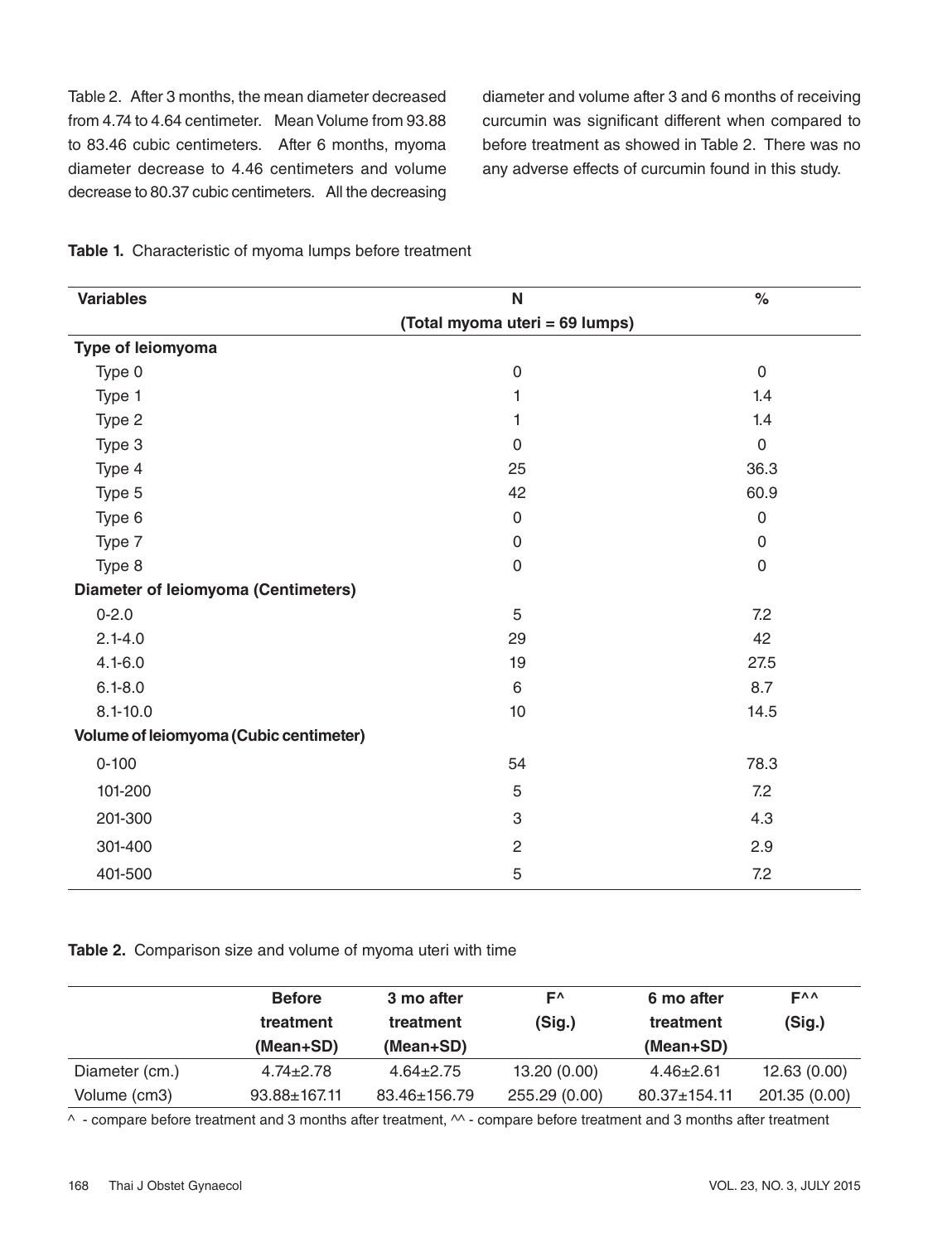# **Discussion**

Curcumin decreased both size and volume of 35 from 69 myoma uteri lumps (50.7%) after 6 months taken. At after 3 months of curcumin receiving, diameter and volume decreased 34 from 69 myoma uteri lumps (49.3%). Adverse effect of curcumin was not found.

This study is performed in a single group of participant without concurrent controlled. Leiomyoma uteri are slow progressive disease. All of the cases are asymptomatic. Its changes in size spontaneously within six month period tend to be minimal. Before and after design to answer weather curcumin can reduce size of leiomyoma uteri could be appropriated.

Curcumin can reduce size of leiomyoma by mechanism of inhibits cell proliferation and induces apoptosis in a broad array of abnormal cells such as myoma uteri by many signaling pathways as described in introduction<sup> $(15,18)$ </sup>. There were no available clinical researches to support this finding.

The result of this study was no different from Ali Farid Mohamed Ali's study(20). In Ali Farid Mohamed Ali's study both statistically significant decrease in the uterine volume (414.1±44.3 cubic centimeters VS 201± 33.1 cubic centimeters) and myoma volume (169.8±13.7 cubic centimeters VS 18.7±2.3 cubic centimeters) after 12 weeks treatment with curcumin 1,350 milligrams. In this study myoma volume (93.88±167.11VS 80.37±154.11) were also decrease and statistically significant. However, this could not compare because of setting of Ali Farid Mohamed Ali's study different from this study.

Strength of the study were (1) ultrasound measurement method performed by single operator who is an experienced sonographer. (2) Intra-observer reliability (ICCs) were high.

Limitation of the study were (1) limitation of times, we did not perform study in long term use of curcumin and follow up size of myoma uteri after cessation of curcumin. Size of myoma uteri may be larger or same size or smaller as before receives curcumin. (2) Some Confounding factor's control such as hormonal usage not done. But hormonal usage such as Oral contraceptives found no increased risk of fibroid with

use or duration of use $(23,24)$ . Studies in women with known fibroids who were prescribed oral contraceptives showed no increase in fibroid growth $(25,26)$ . The new formation of new fibroids does not appear to be influenced by oral contraceptive use $(27)$ . (3) Few previous in vivo study of curcumin in treatment of myoma uteri. That means few studies for comparison with this study. And No concensus dose of curcumin in treatment of myoma uteri.

Curcumin is a diarylheptanoid. It is in one of a popular spice TUMARIC<sup>(28)</sup>. It may be used as foodcoloring. It is easy to find in many countries. It might be the alternative therapy that could be used in patients with asymptomatic uterine leiomyoma. We suggested that further randomized controlled trial studies are needed to be conducted to give us more information concerning efficacy, effectiveness and pharmacology of curcumin. In the further studies are needed to have control group or placebo group for comparison, control confounding factors.

# **Conclusions**

The finding from the study showed curcumin decreased size of myoma uteri after 6 months with statistically significant.

# **Acknowledgement**

We would like to thank Dr. Sinart Prommas, MD. Director of the Department of Obstetrics and Gynecology Bhumibol Adulyadej Hospital. Dr. Paweena Phaliwong MD: Advisor and the staff of the Department of Obstetrics and Gynecology, Bhumibol Adulyadej Hospital, Directorate of Medical Services, Royal Thai Air Force

#### **References**

- 1. Olufowobi O, Sharif K, Papaionnou S, Neelakantan D, Mohammed H, Afnan M. Are the anticipated benefits of myomectomy achieved in women of reproductive age? A 5-year review of the results at a UK tertiary hospital. J Obstet Gynecol 2004;24:434–40.
- 2. Salvig JD, Petersen KR, Moller BR. Acute abdominal pain caused by torsion of an enlarged non-pregnant uterus. J Obstet Gynaecol 2005;25:81–2.
- 3. Sheiner E, Bashiri A, Levy A, Hershkovitz R, Katz M,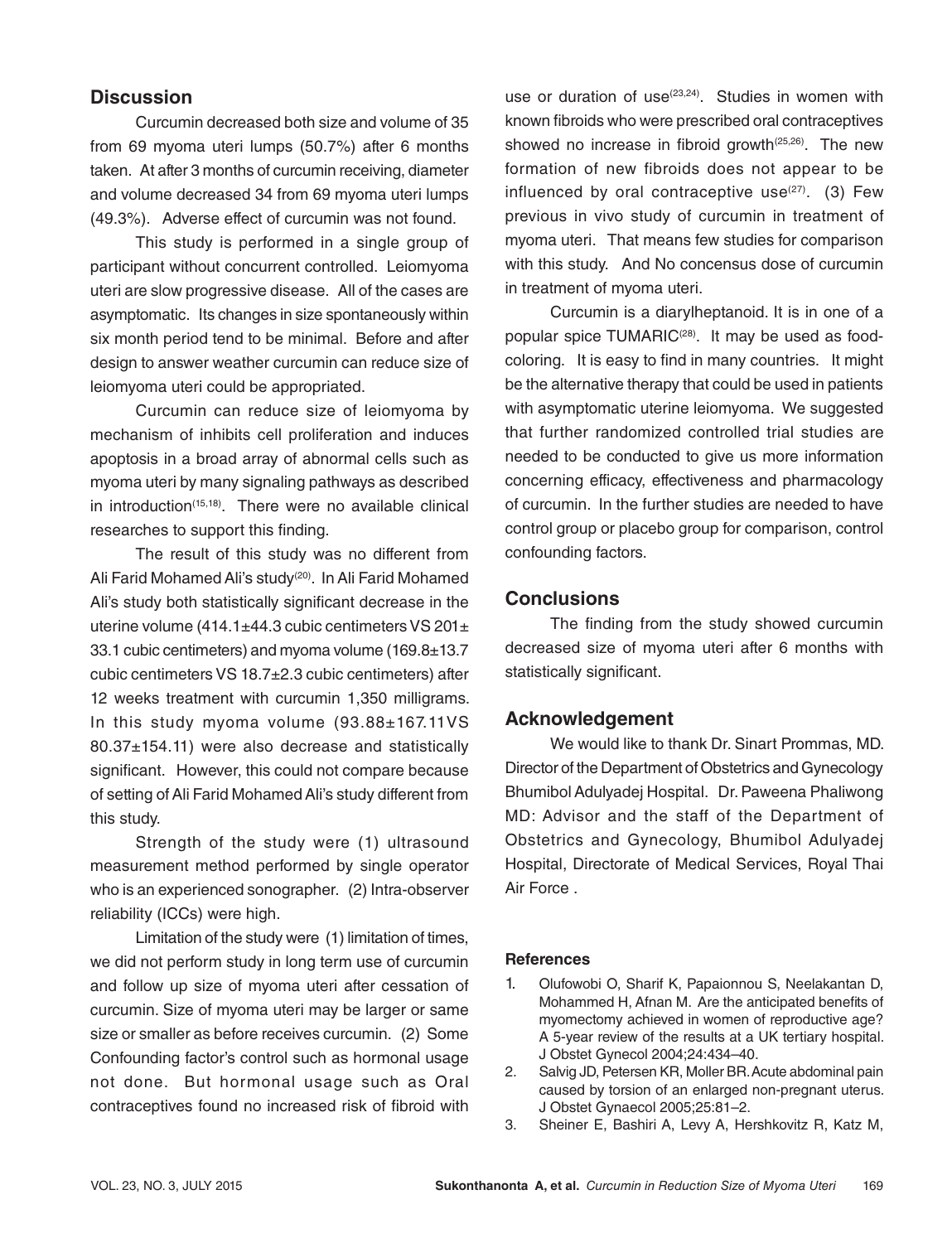Mazor M. Obstetric characteristics and perinatal outcome of pregnancies with uterine leiomyoma. J Reprod Med 2004;49:182–6.

- 4. Phelan JP. Myomas and pregnancy. Obstet Gynecol Clin North Am 1995;22:801–5.
- 5. Bulletti C, De Ziegler D, Levi Setti P, Cicinelli E, Polli V, Stefanetti M. Myomas, pregnancy outcome, and in vitro fertilization. Ann NY Acad Sci 2004;1034:84–92.
- 6. Szamatowicz J, Laudanski T, Bulkszas B, Akerlund M. Fibromyomas and uterine contractions. Acta Obstet Gynecol Scand 1997;76:973–6.
- 7. Salvador E, Bienstock J, Blakemore KJ, Pressman E. Leiomyoma uteri, genetic amniocentesis, and the risk of second-trimester spontaneous abortion. Am J Obstet Gynecol 2002;186:913–5.
- 8. Benson CB, Chow JS, Chang-Lee W, Hill JA, Doubilet PM. Outcome of pregnancies in women with uterine leiomyoma identified by sonography in the first trimester. J Clin Ultrasound 2001;29:261–4.
- 9. Ilbey O, Apaydin E, Gursan A, Cikili N. Bladder leiomyoma: a rare cause of urinary stress incontinence. Arch Ital Urol Androl 2000;72: 85–7.
- 10. Jacobson GF, Shaber RE, Armstrong MA, Hung YY. Changes in rates of hysterectomy and uterine conserving procedures for treatment of uterine leiomyoma. Am J Obstet Gynecol 2007;196:601.e1–5.
- 11. Catherino WH, Leppert PC, Stenmark MH, Payson M, Potlog-Nahari C, Nieman LK, et al. Reduced dermatopontin expression is a molecular link between uterine leiomyoma and keloids. Genes Chromosomes Cancer 2004;40:204–17.
- 12. Leppert PC, Baginski T, Prupas C, Catherino WH, Pletcher S, Segars JH. Comparative ultrastructure of collagen fibrils in uterine leiomyoma and normal myometrium. Fertil Steril 2004;82:1182–7.
- 13. Leppert PC, Catherino WH, Segars JH. A new hypothesis about the origin of uterine fibroids based on gene expression profiling with microarrays. Am J Obstet Gynecol 2006;195:415–20.
- 14. Arnon HP, Wahl MA. Pharmacology of Curcuma longa. Planta Med 1991;57:1-7.
- 15. Shishodia S, Singh T, Chaturvedi MM. Modulation of transcription factors by curcumin. Adv Exp Med Biol 2007; 595:127–48.
- 16. Aggarwal BB, Kumar A, Bharti AC. Anticancer potential of curcumin: preclinical and clinical studies. Anticancer Research 2003;23:363–98.
- 17. Shishodia S, Amin HM, Lai R, Aggarwal BB. Curcumin (diferuloylmethane) inhibits constitutive NF-kB activation, induces G1/S arrest, suppresses proliferation, and induces apoptosis in mantle cell lymphoma. Biochem Pharmacol 2005;70:700–13.
- 18. Malik M, Mendez MD, Paysan M. Curcumin, a nutritional supplement with antineoplastic activity, enhances leiomyoma cell apoptosis and decreases fibronectin expression. Fertil Steril 2009; 91:2177-84.
- 19. Kenji Tsuiji, Takashi Takeda, Bin Li, Atsuko Wakabayashi, Akiko Kondo, Tadashi Kimura. Inhibitory effect of curcumin on uterine leiomyoma cell proliferation.

Gynecological Endocrinology, 2011;27: 512-517.

- 20. Ali AFM, Ali L. Curcumin a new modality for treatment of uterine myoma. J Am sci, 2013;9:258.
- 21. Khan KS, Chien PF. Evaluation of a clinical test I: Assessment of reliability. BJOG 2001; 108:562-7
- 22. Berek J, Berek & Novak's Gynecology fifteenth edition. Lippincott Williams & Wilkins 2012;444-5.
- 23. Parazzini F, Negri E, La Vecchia C.et al. Oral contraceptive use and risk of uterine fibroids. Obstet Gynecol 1992;79: 430-3.
- 24. Samadi AR, Lee NC, Flanders WD, Boring JR, 3<sup>rd</sup>, Parris EB. Risk factors for self-reported uterine fibroids: a casecontrol study. Am J Public Health 1996;86:858-62
- 25. Ross RK, Pike MC, Vessey MP, Bull D, Yeates D, Casagrande JT. Risk factors for uterine fibroids: Reduced risk associated with oral contraceptives. BMJ (Clin Res Ed) 1986;293:359–62.
- 26. Ratner H. Risk factors for uterine fibroids: reduced risk associated with oral contraceptives. BMJ (Clin Res Ed) 1986;293:1027.
- 27. Orsini G, Larcchia L, Fanelli M. Low-dose combination oral contraceptives use in women with uterine leimoyomas. Minerva Ginecol 2002;54:253-61.
- 28. Li S, Yuan W, Deng G, Wang P, Yang P, Bharat B. Aggarwal, Chemical Composition and Product Quality Control of Turmeric (Curcuma longa L.). Pharmaceutical Crops 2011;2:28-54.